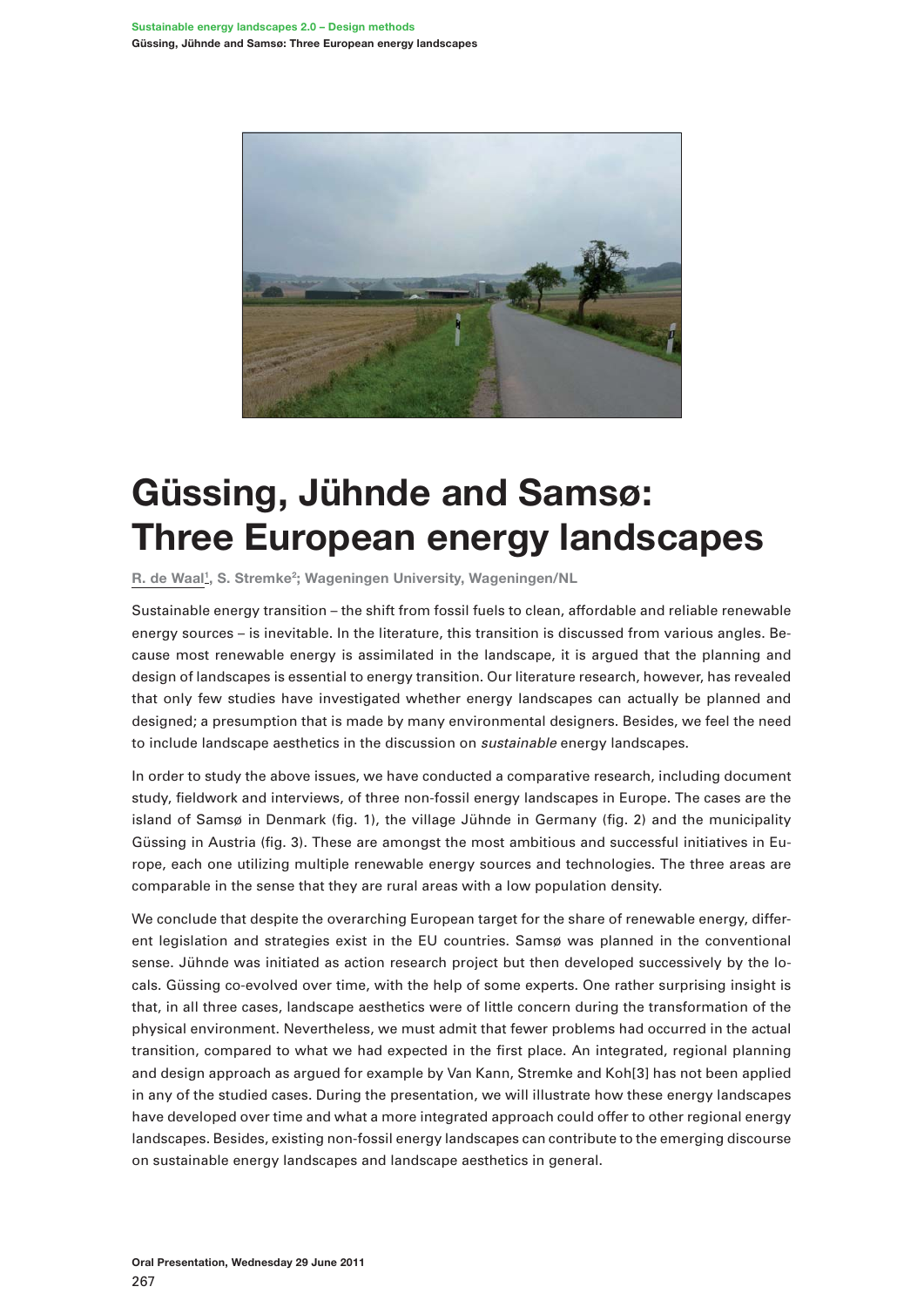## **Keywords**

sustainable energy, landscape architecture, landscape planning

- **1 Landscape architect and PhD researcher, Landscape Architecture chair group, Wageningen University, Wageningen, The Netherlands, E-mail: Renee.deWaal@wur.nl**
- **2 Landscape architect and senior researcher, Landscape Architecture chair group, Wageningen University, Wageningen, The Netherlands, E-mail: Sven.Stremke@wur.nl**
- **3 Stremke, S. (2010). Designing Sustainable Energy Landscapes: Concepts, Principles and Procedures. PhD thesis Wageningen University p. 111–125.**
- \* **Renée de Waal, renee.dewaal@wur.nl, Sven Stremke, Sven.Stremke@wur.nl**



**location of and infrastructure and major land uses and in Samsø, Denmark. The image shows onshore wind turbines.**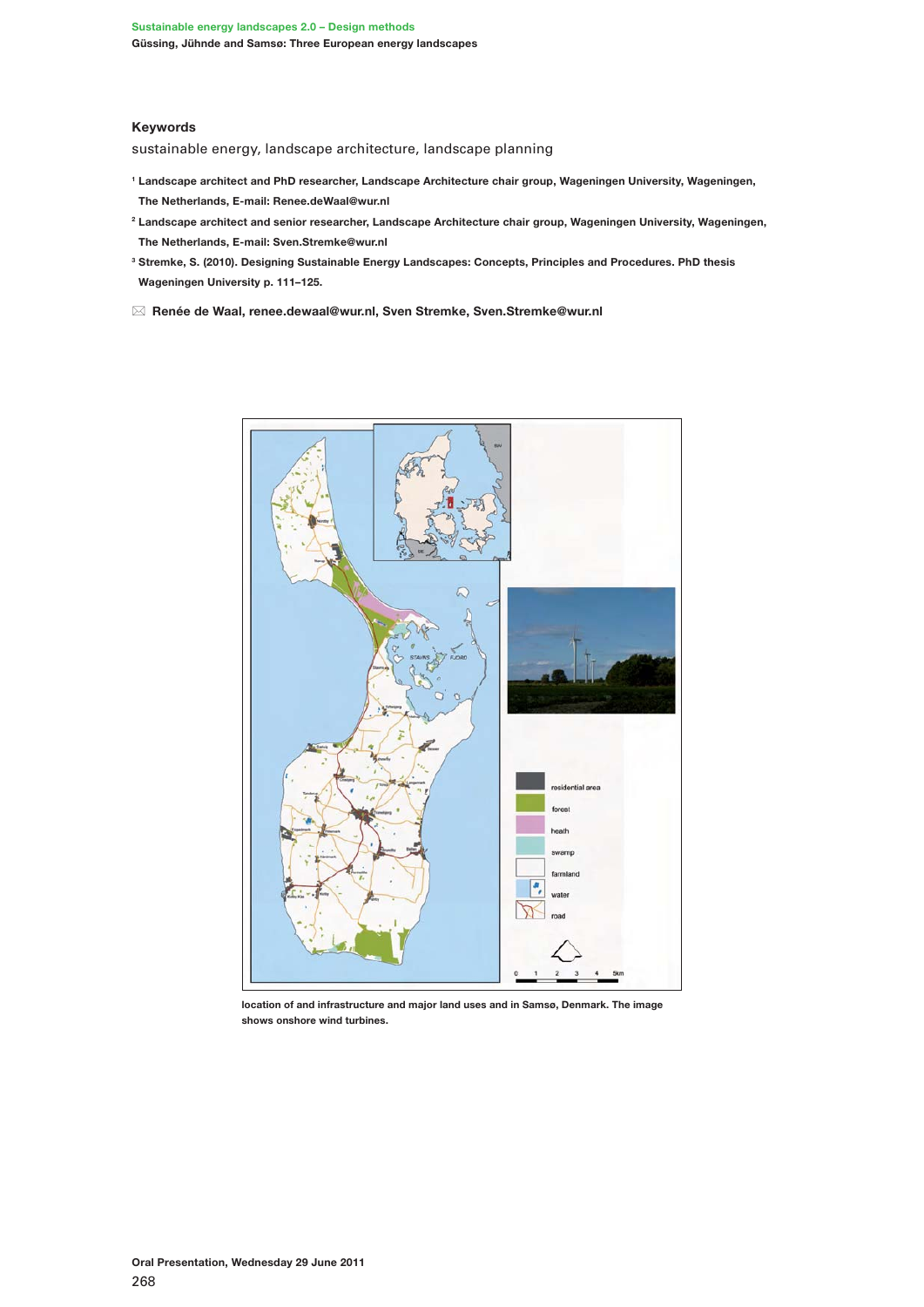

**Location, infrastructure and major land uses in Jühnde, Germany. The image shows a fermentation plant in its surroundings.**